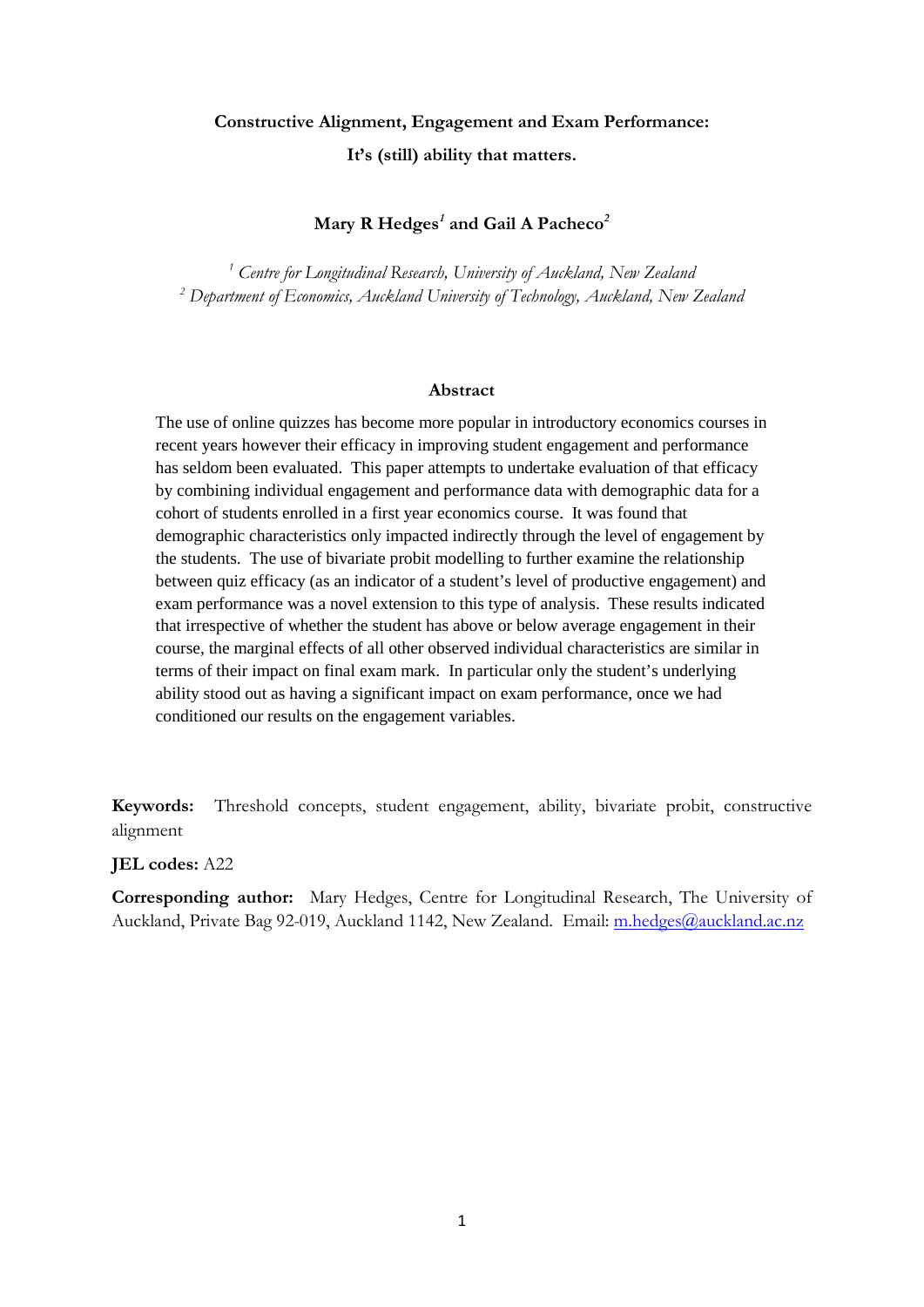### **1. Introduction**

<u>.</u>

In 2009 the Bachelor of Commerce (BCom) at the University of Auckland was subject to a major curriculum review. The outcome of this review was the introduction of two new, integrated first year business papers into the core of the degree [\(University of Auckland Business](#page-14-0)  [School, 2009\)](#page-14-0). One of the costs of this change was that economics would be reduced from two compulsory papers in the first year to only one (hereafter referred to as 191). The second implication of this wider curriculum review was that this new first year core paper would be common to all three degrees offered in the Business School: Bachelors of Commerce, Property and Business Information Management. These changes were to be introduced for the 2011 academic year starting with semester 1 in March that year.

Prior to 2011, students did a full semester of microeconomics (101) and macroeconomics (111), the former being a prerequisite for the latter. In contrast 191 was developed as a mixed micro-and macroeconomics paper<sup>[1](#page-1-0)</sup>. For students not majoring in economics this would probably be the only economics paper that they would take in their business degree. Therefore it was imperative that the course would teach students the basic principles of economics and how they could be applied to a wide range of real world situations. At the same time the new course needed to meet external accreditation requirements including NZICA (New Zealand Institute of Chartered Accountants) and international business school accrediting programmes (AACSB and Equis)<sup>[2](#page-1-1)</sup>. For students who do major in economics the course had to prepare them to progress to higher level economics papers without the student having to take an additional course. Having to take an additional course would make economics a less attractive major option compared to all other majors available which could impact on enrolments.

Whereas many course re-developments begin by considering the course content that needs to be added or removed, our course re-design was treated as a green-fields process that started with consultation with industry, faculty and accrediting agencies. Through these consultations a list of learning outcomes was developed. This process not only considered the topics and technical skills that were required but also how the students would be able to apply that content to a range of real world situations. That is, the focus was strongly on capability building rather than just content acquisition. It was only at this stage, mapping the new outcomes and content against the existing ones took place.

The resulting course was one in which the ideas and concepts of constructive alignment [\(Biggs,](#page-13-0)  [2003\)](#page-13-0) were applied. Consequently, the content, teaching methods, application of theory and assessment items were all aligned with the main purpose of meeting the core learning objectives, i.e. developing the students' application of economic concepts and critical thinking skills. Furthermore, the assessment programme became a key teaching tool instead of acting primarily as a measurement tool [\(Rowntree, 1987\)](#page-14-1). That is, the goal was to use the assessment strategically to encourage the type of engagement and integrative learning that we were seeking [\(Gibbs,](#page-13-1)  [1999\)](#page-13-1).

Understanding the pressure of assessment in single semester (12 week) courses there was a subtext of keeping students on task and their economics course at the top of their priority list without overloading them. Following ideas of constructive alignment we wanted students to:

- get early feedback on their understanding, and reflect on this feedback
- be able to apply theory to real world problems (not seen before)

<span id="page-1-1"></span><sup>2</sup> Association to Advance Collegiate Schools of Business and European Quality Improvement System respectively.

<span id="page-1-0"></span><sup>1</sup> See Hedges (2012) for greater details on the curriculum re-design, background, solutions and implementation issues. This paper describes the pedagogy theory of constructive alignment as underlying the re-development of 191 to meet the objectives of the new degree programmes.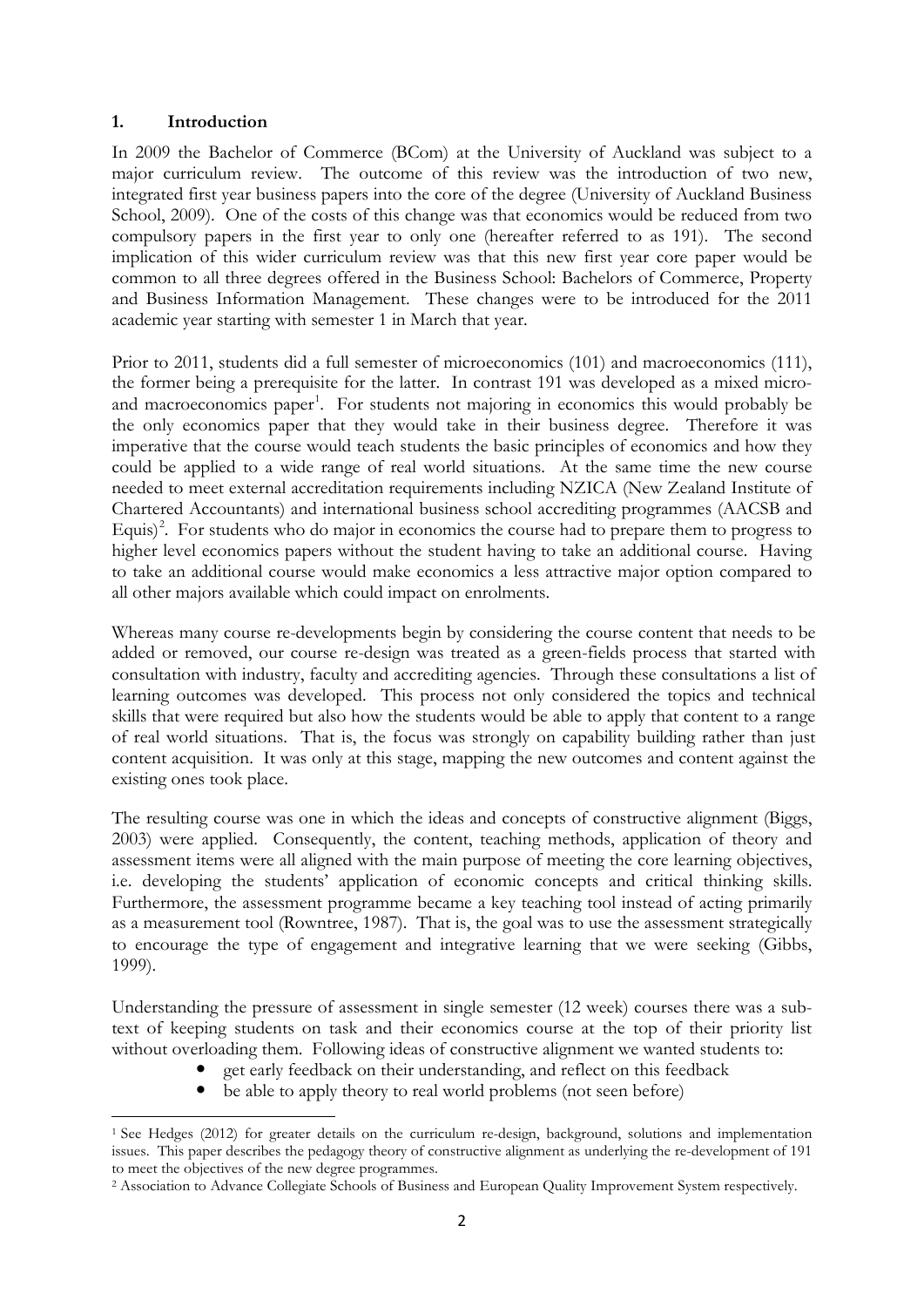to remember what they had learned

The purpose of this paper is to statistically analyse whether this constructively aligned approach had a positive outcome on student results, with respect to their final exam mark. We also apply a bivariate probit model to identify whether the impacts of demographic and other individual characteristics on exam performance differ depending on whether the student has above or below average engagement in their economics paper (via a variable that interacted time spent and mark gained on weekly online quizzes). The remainder of this paper is organized as follows: Section 2 provides a brief literature review defining and linking the concepts of constructive alignment and student engagement with exam performance. Section 3 outlines the data used, and details the specific assessment structure developed for this economics course. Section 4 describes the methodologies employed. Finally, Section 5 details the results and concludes.

# **2. Literature review**

The development of 191 was based on the principles of constructive alignment [\(Biggs, 1999](#page-13-2)  [2003\)](#page-13-2). That the course (and wider programme) should seek to engage the students in a range of learning activities that produced compatibility between curriculum, teaching methods and assessment procedures [\(Taylor, 2002\)](#page-14-2). However, having established what the topics and outcomes required were the challenge then became to constructively align the curriculum to achieve these aims and objectives subject to a number of significant constraints. Among these constraints were:

- expected large numbers (up to 1500 students per semester once the new structure was fully introduced<sup>[3](#page-2-0)</sup>),
- resourcing limits
	- o contact time limited to 3 hours of large lectures (up to 600 students)
	- o potential for a one hour tutorial per week (class sizes up to 30 students)
	- o marking assessment constraints including:
		- assessments in an essay format would be difficult for many markers to deal with effectively, consistently and in an appropriate time frame (markers are predominantly post-graduate students within the economics department)
		- timeliness of feedback given large size of class.
		- early feedback to ensure concepts are understood
- lecturer constraints to cover the number of streams and maintain consistency between streams
- core theory coverage to enable progression to higher level economics papers.

It quickly became obvious that the only way to achieve our aims, within the bounds of the constraints noted above, was to take a 'less-is-more' approach. This was based on the pedagogy of threshold concepts [\(Davies, 2003;](#page-13-3) [Davies & Mangan, 2005,](#page-13-4) [2008;](#page-13-5) [Land, Cousin, Meyer, &](#page-14-3)  [Davies, 2005;](#page-14-3) [Land & Meyer, 2006;](#page-14-4) [Meyer & Land, 2005\)](#page-14-5), where there is a large body of literature (within the economics discipline) to draw on. Central to many of these studies is the 'Embedding Threshold Concepts' project funded jointly by the HEFCE, the Institute for Education Policy Research, Staffordshire University and Enhancing Teaching-Learning Environments in Undergraduate Courses projects in the UK [\(Staffordshire University, 2008\)](#page-14-6). This project had produced a number of resources to aid curriculum design based on these ideas. Also, fortunately, economics has a very standard global body of such concepts that can be

<span id="page-2-0"></span><sup>&</sup>lt;sup>3</sup> Transitional arrangements were agreed to for the first two years of the new degree structure where students could elect the old micro-macro option or the new single course option.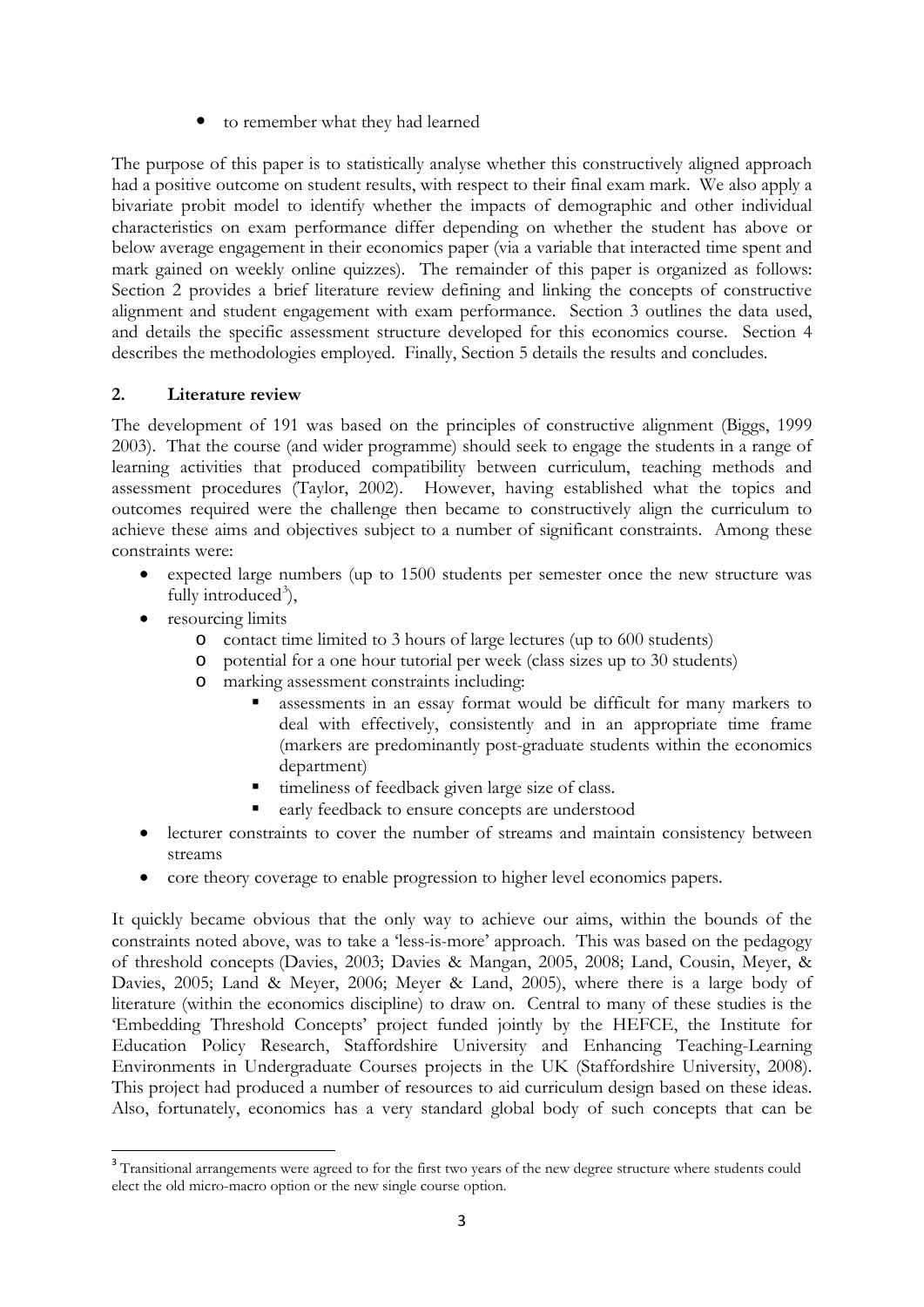applied at the local level, with a New Zealand perspective.

Considering the curriculum in terms of threshold concepts meant actively considering what these concepts are and how they differ, or remain similar to foundational concepts which are what the standard 101/111 courses tended to be based on. Threshold concepts by definition are considered to be a 'portal' or 'conceptual gateway' [\(Meyer & Land, 2003\)](#page-14-7) to the discipline. Meyer & Land (2003) define the characterisation of these conceptual gateways as being:

- bounded
- integrative
- transformative
- potentially troublesome
- probably irreversible

They have been placed in this specific order due to the path dependency required in developing some of these ideas (Hedges, 2012).

In contrast, fundamental concepts are considered 'building blocks' or 'core ideas' that are considered essential to progress learning in the discipline. These are often used in curriculum design and were certainly the basis of 101/111. Their use may result in a 'theory first' approach that sees complex ideas simplified and risk 'rote' learning of methods that lose of sight of deeper ideas. The focus on foundational concepts often divorce understanding from experience or at best relates theory to experience as an example [\(Davies & Mangan, 2005\)](#page-13-4). In contrast threshold concepts keep the application as central to the concepts taught. Foundational concepts are very useful in distinguishing one type of economics from another but less useful in distinguishing economic thought from other disciplines [\(Davies, 2003\)](#page-13-3). Clearly in focussing on threshold concepts in the re-design of 191 it was a fundamental shift from the basis of 101/111 development.

Key components of threshold concepts are that they are integrative and transformative. However, they can only meet these objectives if the student is actively engaged in their acquisition. Student engagement is variably defined as when:

"Students are making a psychological investment in learning. They try hard to learn what school offers. They take pride not simply in earning the formal indicators of success (grades), but in understanding the material and incorporating or internalizing it in their lives" [\(Newmann, 1992\)](#page-14-8) and

"they are involved in their work, persist despite challenges and obstacles, and take visible delight in accomplishing their work." [\(Schlechty, 1994\)](#page-14-9) and

"Student engagement also refers to a student's willingness, need, desire and compulsion to participate in, and be successful in, the learning process promoting higher level thinking for enduring understanding." [\(Bomia et al., 1997\)](#page-13-6)

Clearly student engagement overlaps with both student motivation and achievement but is not the same as either. Many measures of student engagement such as the National Survey of Student Engagement (NSSE) or the College Student Experiences Questionnaire (CSEQ) are focussed on the time a student spends on certain types of behaviours that have been observed to be highly correlated with many desirable learning and personal development outcomes [\(Axelson](#page-13-7)  [& Flick, 2010\)](#page-13-7). Unfortunately this type of measurement is focussed more on the students' inputs into their learning experience rather than necessarily their efficacy at converting those inputs into the desired outcomes. Measuring student engagement as time spent on certain learning related behaviours can obscure some of the relationships between the behaviour and the effectiveness of the learning opportunity, that is, the student's efficacy at converting the behaviour into learning. This has become the focus of more recent literature [\(Galizzi, 2010;](#page-13-8) [Kuh, 2010;](#page-14-10) [Park &](#page-14-11)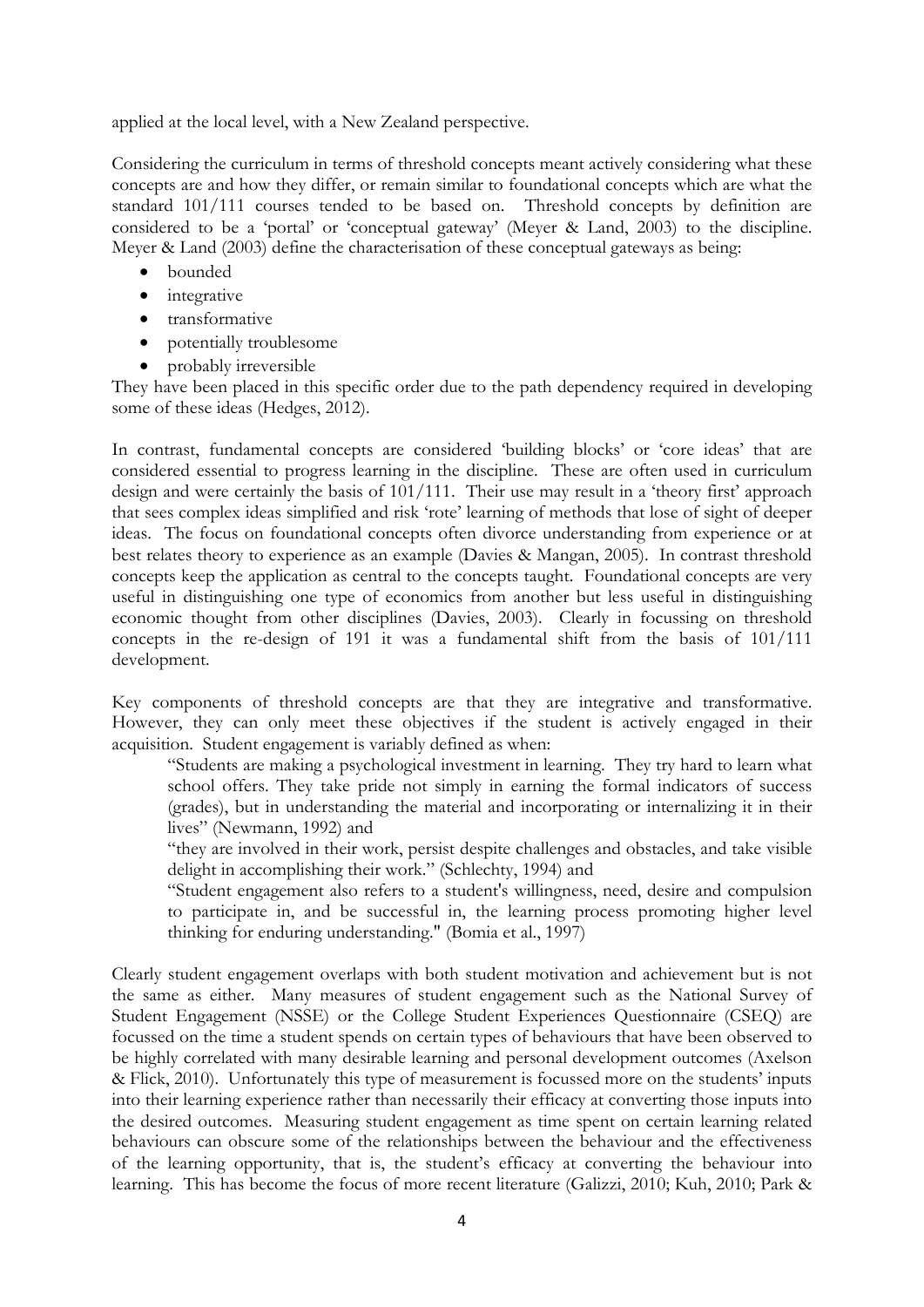Kerr, 1990) and is a key interest when investigating classroom innovation and researching effective practice. This research seeks to add to that literature by focussing on the efficacy of engagement behaviours, particularly the use of online quizzes. For this reason the terms quiz efficacy and productive engagement are used interchangeably when interpreting the results of this study.

# **3. Data**

We employ data from the first cohort in this newly designed 191 economics course. In addition to the summative assessment results we have very rich data on student quiz participation, including number of attempts on each quiz, time spent on each attempt and marks gained. This course data was then supplemented with matched enrolment data<sup>[4](#page-4-0)</sup> to enable controls for demographic and other individual characteristics of each student such as ability. This process of matching data sets was done by using the student ID number, which was then removed from subsequent data sets, to ensure anonymity under the conditions of the ethics approval. The descriptive statistics and definitions of all key variables are shown in Table 1.

# < Insert Table 1 here >

The sample consists of 555 students and is relatively evenly split across gender, with just over 55% of the group being male. Relative to the control group for ethnicity (Pakeha), there are two other groups large enough to enable effective and meaningful analysis; Maori and Pacific Peoples (MaPP), and Asians, who account for approximately 10 and 56 per cent of the sample respectively. Observed underlying ability of the student (regardless of course structure) is collected via their cumulative Grade Point Average (GPA) which indicates a wide range of students in this sample, with GPAs ranging from 0 to 8.7[5](#page-4-1) out of a possible  $9<sup>5</sup>$ .

In terms of the assessment indicators, we have information on all three components of assessment (Tutorials, Quizzes and Test) prior to their exam performance. As a general rule, any student who did not complete at least three of the four assessment items was removed from the sample<sup>[6](#page-4-2)</sup>. This has the potential to upwardly bias the final grade distributions, however, comparison of these distributions with those from previous semesters show that they are similar, and well within the Faculty guidelines. It is also important to remember that the objective of the course re-design was not to influence grade distributions *per se*, but to improve critical thinking skills, application and recall of course content.

# *Assessment Structure*

<u>.</u>

To these ends the assessment structure was developed as an integral part of the entire course. While online quizzes had been used offered as formative options only in the previous first year economics papers, the take-up of them when formative only tended to be very low once assignment pressure started. At the same time, the literature suggests [\(Cameron, 2010\)](#page-13-9) that even when items carry very low mark weightings, they can act as a great stimulator for student

<span id="page-4-0"></span><sup>4</sup> This analysis uses university level data on individual students that was not collected for the purpose for which it will be used and therefore introduces ethical considerations. Ethics approval was gained through the University of Auckland Human participants Ethics Committee, September 2011, reference 7570.

<span id="page-4-1"></span><sup>&</sup>lt;sup>5</sup> This cumulative GPA does include the student's grade in 191. For this reasons this GPA will be biased slightly towad their economics grade. This bias will be reduced the greater number of papers that student ha include din the cumulative GPA.

<span id="page-4-2"></span><sup>6</sup> This involved the elimination of just 10 students from the 570 who completed at least a part of any one assessment. Of those ten none of them had sat the test or the final exam and had done only one or two quizzes and/or tutorials. All of these students appear to have made an early decision to not complete the course but did not formally withdraw.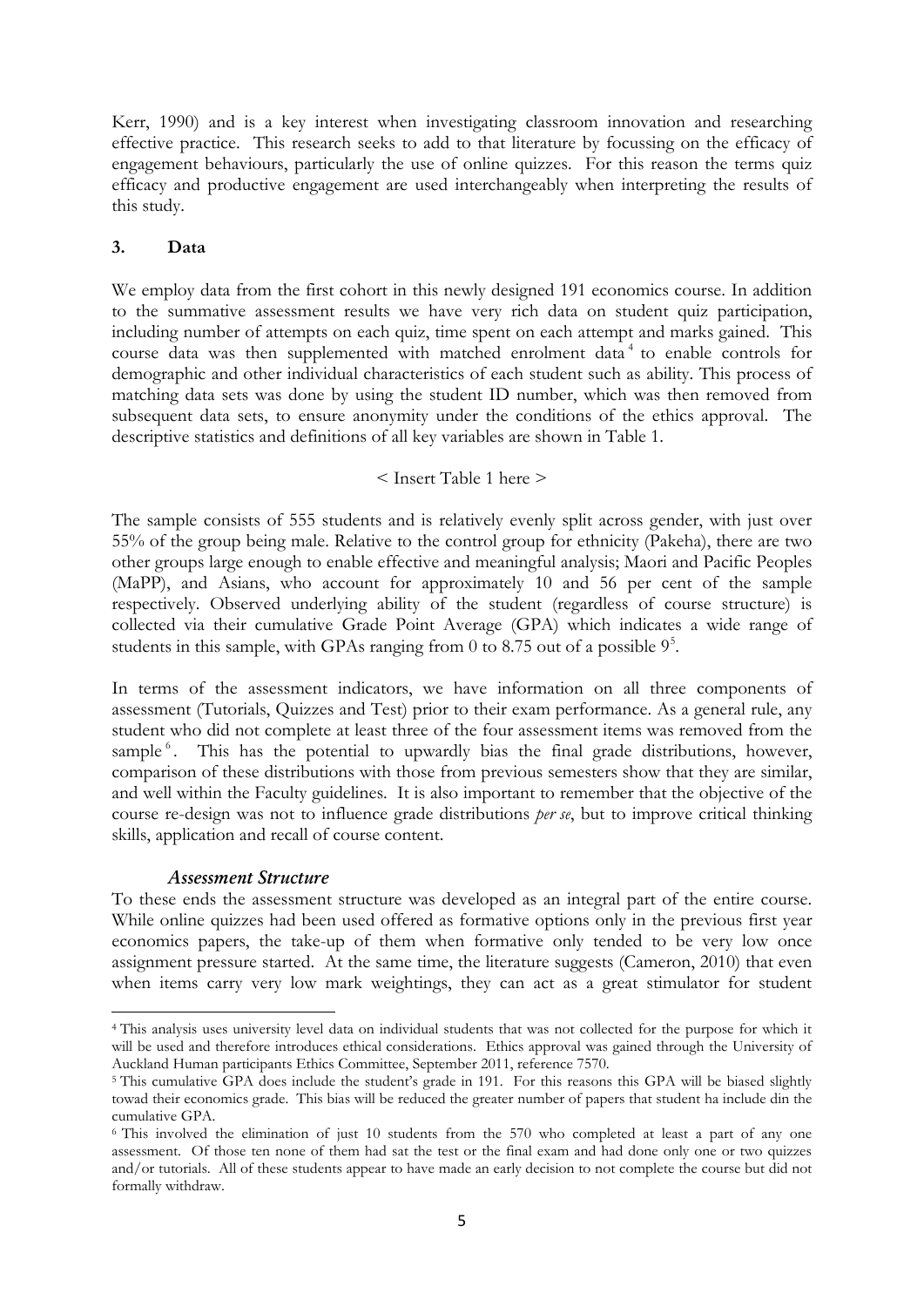engagement and completion. If the assessment programme was to be used to help teach key skills and capabilities as well as to assess their learning, marks were therefore required to show the priority of all tasks. This need had to be balanced with the unsecured nature of the quizzes and tutorials.

In developing this integrated assessment programme the teaching and learning objectives were explicitly aligned and this structure explained to the students. The structure was also consistent with the explicit capability development goals of each item. Weekly quizzes were designed to encourage mastery of the core ideas and theories. Fortnightly tutorials then assumed this mastery and developed application capability through the analysis of real world problems in a systematic and overt way. The test then expected students to apply this capability to different real world problems they had not seen before. Based on this it would be expected that students that had mastered all three of these components would be much better prepared to succeed in the final exam which was similar in structure to the test.

The weekly quizzes (run through an external platform) were designed to ensure students were understanding the core theory and ideas and able to apply them to simple text book situations [\(Buckles & Siegfried, 2006\)](#page-13-10). Feedback would be automated and immediate on these quizzes. This structure managed the very real resource constraints faced by large first year papers where up to 1,500 students were enrolled per academic year. The five, fortnightly tutorials were where more complex, real world examples would be addressed, discussed and solutions found using the theory taught and tested through the quizzes. While the preference would have been for weekly tutorials, room and tutor constraints meant this was unrealistic given the size of this course. The mid-term test and final exam would then require students to analyse and apply the material to real world problems that they had not seen in this context before.

The details of the programme settled on was:

- 11 weekly quizzes (10 marks)
	- Best ten counted
	- Unlimited attempts but only the best would count
	- Assesses key theory and basic understandings
	- 10 day window to complete each weeks test
- $\bullet$  5 tutorials (10 marks)
	- Applied theory to real world problems
	- Stepped through process of application but...
	- …then had to attempt another one their own and hand it in for marking and feedback.
- Mid-semester test (30 marks)
- Final exam (50 marks)

Both the mid-semester and final exam would then present students with a mix of recall of key concepts and the application of those concepts to current issues. The weighting between these components was toward the application (70%) with the recall questions being present primarily to build confidence in the time constrained test/exam environment.

# **4. Methodology:**

The first model employed is a linear regression (using ordinary least squares) where exam mark will be the dependent variable and various demographic and assessment variables will be the determinant variables. The exam mark was chosen as the dependent variable in preference to the final course mark because while the exam mark was dependent on a student's engagement and ability to recall and apply the course material it was independent of their performance on the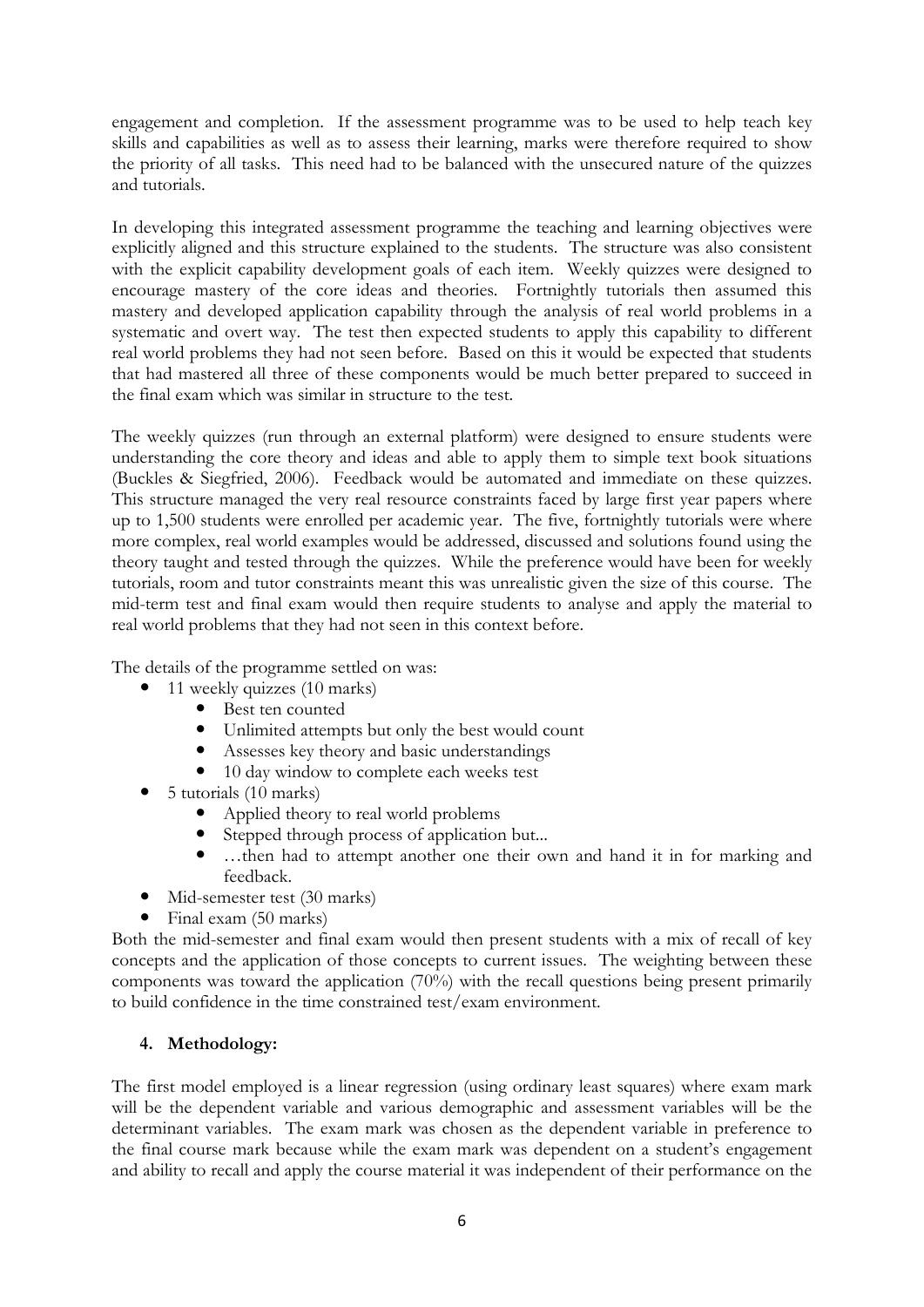separate assessment items. In contrast the final mark in the course was made up of the cumulative mark of all assessment items. For both the tutorials and the test the mark achieved was used as the most appropriate metric as this captured both in class participation and efficacy (in the case of the tutorials) and was the only metric available for the test. However, for the quizzes there were a range of potential engagement metrics available (mark, number attempted/completed or time spent which could be total, average or median). Some understanding of the quiz structure is necessary to understand why an interactive variable was chosen as the most appropriate measure for the subsequent analysis.

There were a total of eleven weekly quizzes available for students, each out of 15 marks, however only their top ten quiz marks would count. This built in redundancy was to minimise issues if students had technical or personal problems that would result in them missing a quiz. Rather than having to deal with these issues the option of the extra test meant that they were not penalised for one bad week. There was no time limit on each quiz attempt but each quiz was only available for ten days. For each quiz there was then a quiz bank of approximately 150 questions on that week's material. These questions were a combination of questions taken form the publisher test bank related to the text book and additional questions developed by the teaching team. All questions were checked, and if necessary edited, to ensure they were correct for the New Zealand economy. Each bank of questions was split into 15 pools that matched the topics covered that week. Each randomly generated quiz had one question from each pool. This structure ensured that every quiz generated covered all of the material required for that week. It would not be possible for a student to 'get lucky' and get questions on only one or two of the ideas covered in lectures. In addition to this layer of randomisation, the order of the answers for most of the multi-choice questions would change each time a quiz was generated. Thus, although a student may get a question that they had seen before the order of the possible answers would still be different. Some questions were calculation questions based on algorithms so that the answer would be uniquely different each time the student saw the question.

Based on the complexity of this quiz structure it would be virtually impossible for a student to do sufficient quizzes to memorize all the answers. This was the basis on which the decision was made to allow students an unlimited number of attempts at the quizzes within the ten day timeframe that the quiz was open. It was also discussed in class that it did not matter how they used the quizzes. They could do all the work and study before attempting a quiz and use it to check their learning in which case they may only do each quiz once and get full marks. Alternatively they could do the quizzes multiple times and use them as a tool to learn the material in which case they may spend a lot of time and attempts within the quiz environment in order to get the same full mark result. Obviously some hybrid of these two extremes would also be possible. This flexibility in how students could choose to use the quizzes meant that the most appropriate metric was not obvious.

If mark was chosen this would give an indication of final outcome but not provide any indication as to how it had been achieved. If total time spent doing the quizzes over the eleven weeks (or median or average) was used this would combine and average the two approaches concealing variation in type of engagement. In graphing mark gained against average time spent a slightly ushaped relationship was found with higher marks being gained by those who spent little time on the quizzes because they have done the work before attempting the quiz and those who spent a lot of time on average because the quizzes were their mode of engagement. To accommodate the variation in the type of engagement a new variable was calculated by interacting the time spent with their final quiz mark in order to provide a measure of the efficacy of their quiz engagement. That is, how effective were the quizzes in enabling the students to develop mastery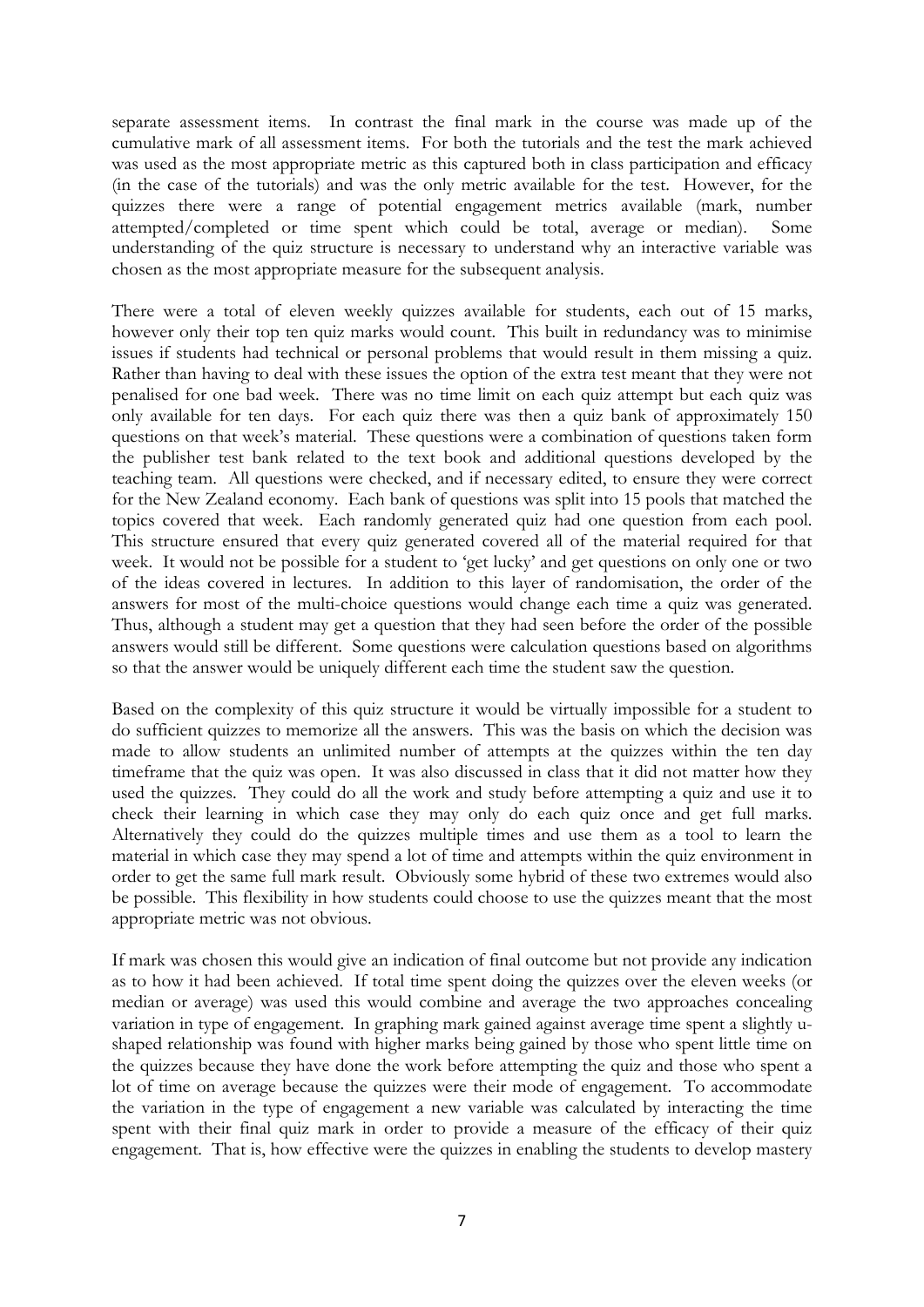of the material? This was the only item that we had sufficient detailed data in order to analyse in this way which is why the quiz is used as a proxy for engagement in the analyses undertaken.

When introducing these variables into the OLS regression each assessment item was introduced alone initially and then removed before the next one was used. The reason for this approach is that under a constructive alignment paradigm it would be expected that no or all individual items would matter but that the cumulative effect of the items would be significant in determining final grade. Although not reported here it was found that in each of these early models the assessment item introduced was significant at the 1 per cent level and the order of magnitude was similar for each. This supports the constructive alignment approach that each item was important though each was possibly capturing a more general engagement factor when introduced in isolation. To attempt to control for this the second approach was to add the assessment items in their correct order, that is, the quiz efficacy followed by the tutorial mark and then the test mark. These results would then demonstrate the cumulative effect of the integrated and developmental approach that underlies this course and separate out the more general engagement form the contribution of each component item.

The second empirical model employed in this study is a bivariate probit, which assumes the data takes the sequential format shown in Figure 1. This paper examines whether there are associations between a range of individual characteristics on quiz efficacy and exam performance. A distinctive feature of this analysis is that our methodology allows us to model the influence of the control variables on both exam performance and quiz efficacy at the same time.

### <Insert Figure 1 here >

Figure 1 reveals that 57.3% of the sample performed below average in terms of our constructed quiz efficacy variable. It appears clear that those that performed above average were more likely to also perform above average in their exam (65.4% versus 51.57%). The scenario presented in this figure involves the analysis of two dependent, and sequential variables to model. This permits marginal effects to be obtained where  $P(Exam mark = 1 | A or B)$ , i.e.  $P(Exam mark = 1$ | Quiz efficacy=0) and P(Exam mark=1 | Quiz efficacy=1), where one denotes above average, and zero equates to below average. Given these marginal effect estimates from these two conditional probabilities (i.e. comparing route C with route E) it is possible to then identify whether the drivers of exam performance differ depending on whether quiz efficacy=1 or 0. This model therefore allows empirical investigation of whether the determinants of above (below) average exam performance are measurably and statistically different, depending on whether the student undertakes above or below average quiz efficacy.

More formally, let  $y_{1i}$  be a latent variable that denotes the probability that a student has above average exam performance, which is determined by a range of explanatory variables,  $X_{1i}$ . Also let  $y_{2i}$  be a latent variable for the probability the student has above average productive engagement as measured by quiz efficacy, which is also determined by a range of explanatory variables,  $X_{2i}$ . The model is represented as follows:

$$
y_{1i} = \beta_1 X_{1i} + \varepsilon_{1i} \tag{1}
$$

$$
y_{2i} = \beta_2 X_{2i} + \varepsilon_{2i} \tag{2}
$$

where  $y_{1i}$  is observable for all students in the sample and related to the following binary dependent variables, on the basis of the following conditions: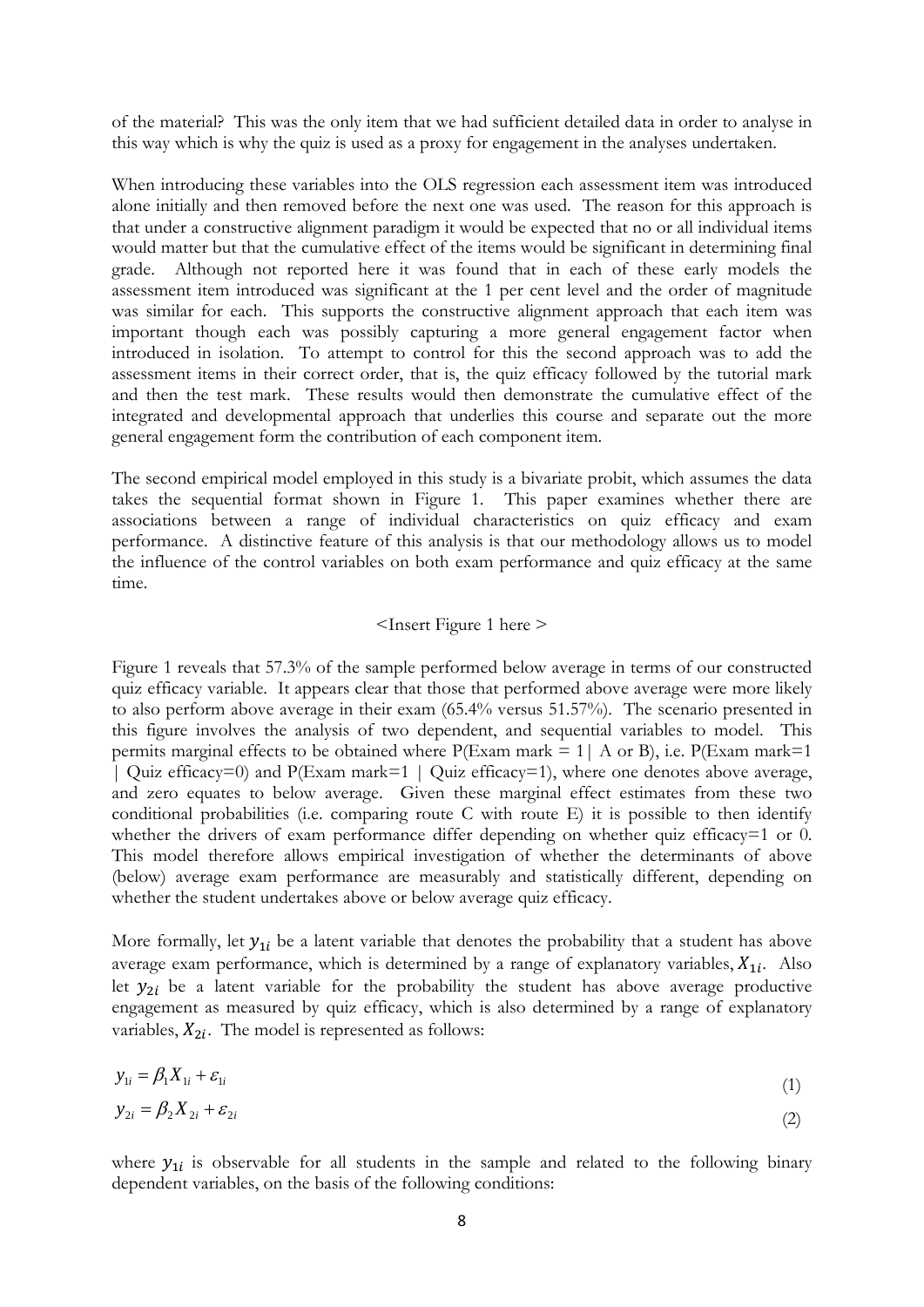$$
Exam_i = 1, \text{ if } y_{1i} > 0 \qquad \qquad Exam_i = 0, \text{ if } y_{1i} \le 0
$$

and

$$
qui_{z_i} = 1, \text{if } y_{2i} > 0 \qquad \qquad qui_{z_i} = 0, \text{if } y_{2i} \le 0
$$

where  $Exam_i = 1$  denotes that the student has performed above average in their exam and within their cohort, and  $quiz_i = 1$  denotes that the student has above average values for our constructed indicator for quiz efficacy. The errors  $(\varepsilon_{1i}, \varepsilon_{2i})$  are assumed to have the standard bivariate normal distribution, with  $E(\varepsilon_{1i}) = 0 = E(\varepsilon_{2i})$ . The bivariate probit model has full observability as both  $Exam_i$  and  $quiz_i$  are observed in all four of their possible outcomes (i.e. '  $Exam_i = 1$ ,  $quiz_i = 1$ ', ' $Exam_i = 1$ ,  $quiz_i = 0$ ', ' $Exam_i = 0$   $quiz_i = 1$ ' and ' $Exam_i = 0$   $quiz_i = 0$ ',), which leads to the most efficient estimates [\(Ashford & Sowden, 1970;](#page-13-11) [Zellner & Lee, 1965\)](#page-14-12).

#### **5. Results:**

Table 2 presents the results of three linear regression models. In all specifications, individual characteristics and the type of degree the student is enrolled in are included as determining factors behind exam performance. In model (1), our interactive measure of productive engagement is also included – quiz efficacy. In the subsequent regressions, the model builds to add our other assessment metrics, tutorial mark and then test mark (models (2) and (3) respectively) in an order the reflects the items role in capability development as discussed in sections 3 and 4.

#### < Insert Table 2 here >

In general, males appear to have performed better in their 191 exam, relative to females & this result is statistically significant at the 5 per cent level in the first two of the regression models. This finding is consistent with evidence provided by Krieg & Uyar (2001), who also find that males outperform females in their analysis within the economics discipline. At first this result may seem strange, because other studies find that females tend to be more engaged (Kuh, 2010), and we would expect that increased engagement would lead to improved exam performance. It is important to note that this link may depend on the nature of the exam. Hickson (2010) found that when exams were in the format of constructed response answers, women did better while males tended to do better when the questions were multi-choice or numerical. This exam was a mix of question types but with an application focus throughout. This may explain the results found and why they were only significant in the early forms of the model.

There appears to be a negative relationship between age and exam performance, albeit statistically insignificant. This effect is consistent with other literature that draws attention to the range of reasons that mature students may not perform as well and tend have a higher drop-pout rate than their younger counter-parts. These include: a lack of preparedness for higher education; changing personal circumstances or interest; financial matters; the impact of undertaking paid work; and dissatisfaction with the course or institution [\(Duff, 2004\)](#page-13-12). A later extension of this initial study could be to control for full-time or part-time status and see if this relationship holds or is mitigated by study mode.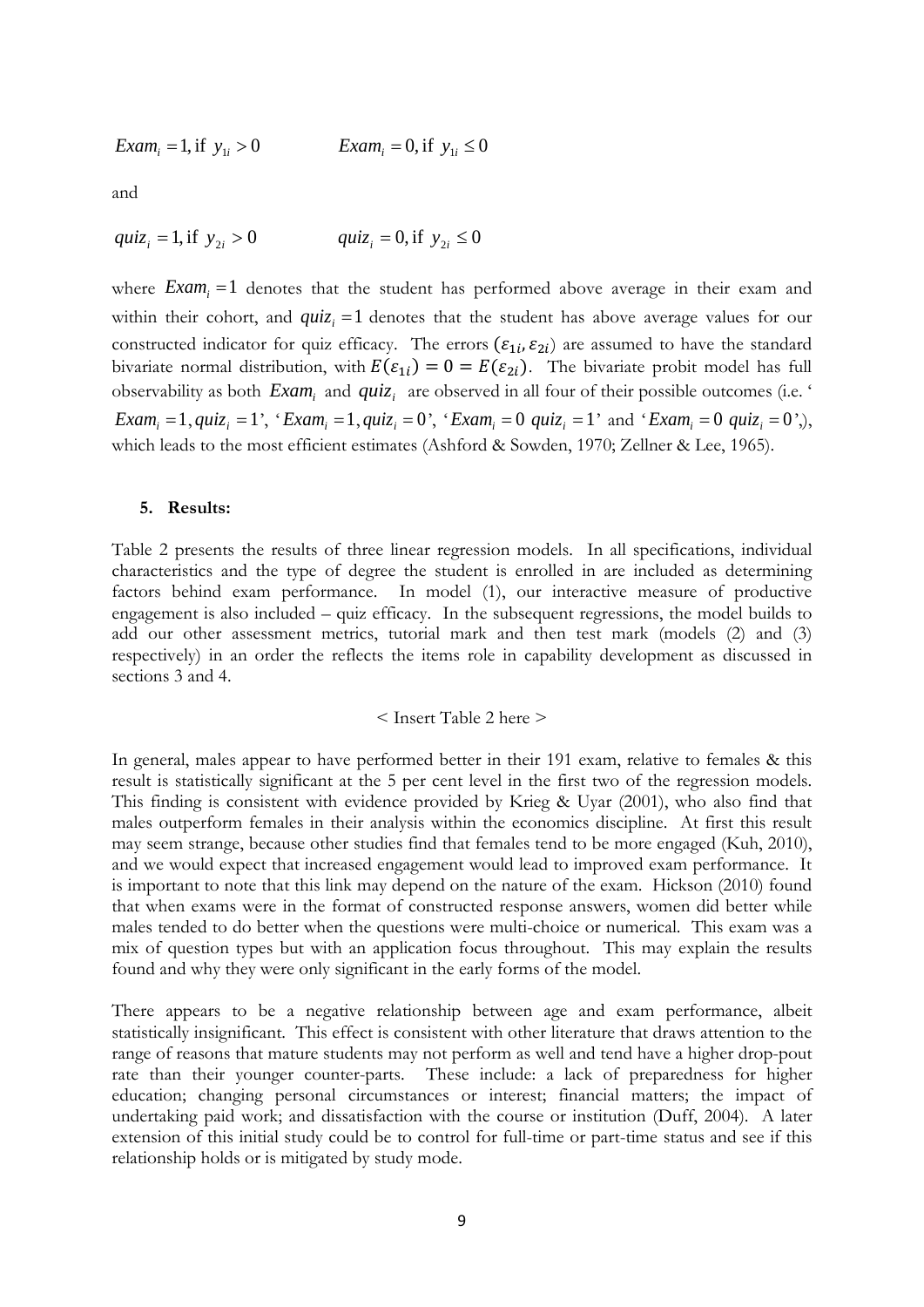Both ethnic minorities (MaPP and Asian) fared slightly worse in their 191 exam, relative to the control group of Pakeha and this is statistically significant at the 10 per cent for the Asian group in the fullest specification. Interestingly the coefficient is positive for Maori and Pacific Peoples in the second specification. This specification includes discussion and collaborative learning with their peers within the tutorials which has been linked to cultural learning norms for these ethnic groups pedagogy. The tutorials also provide an greater opportunity for relationships to be developed with tutors that are not always possible in the large lecture formats and are known to support the learning in these groups in particular [\(Gorinski & Abernethy, 2007\)](#page-13-13). Although these results are consistent with other studies they are generally not significant. Perhaps related to these findings is that domestic students do slightly worse relative to international students in all specifications of the model but this is only significant at the 10 per cent level in this first two specifications. This again has the expected sign based on the literature [\(Kuh, 2010\)](#page-14-10).

The student's underlying ability (as measured by their cumulative GPA) is a strong and consistent predictor of exam performance, significant at the 1 per cent level in all three specifications. All studies consistently find that underlying ability is the key determinant of future success [\(Anderson, Benjamin, & Fuss, 1994;](#page-13-14) [Davies & Guest, 2010;](#page-13-15) [Galizzi, 2010\)](#page-13-8). In the upcoming empirical analysis, where a bivariate probit model is employed, this study can help untangle the complex relationship between engagement and exam performance, and investigate the extent to which (if any) higher engagement can compensate for lower ability.

The impact of quiz efficacy is also significant at positive & importantly this result is consistent in all three models, even as other assessment metrics are added to the specification. As the additional items are added the level of significance of the quizzes does decrease. However, that all three capability building assessment items are significant tends to support the achievement of constructive alignment within this course. That quiz efficacy remains significant and is the best measure that captures both time spent and the productivity of that engagement is further motivation for the use of this metric as our measure of productive engagement. Therefore when separating the empirical analysis into two sequential steps in the bivariate probit model it is consistent to use the interacted quiz measure as the first step a student undertakes within their enrolment in 191, and exam performance as the second step. As shown earlier, in Figure 1, it is clear that those that performed above average in quiz efficacy were more likely to also perform above average in their exam. Is it possible to get an idea on the causal pathway of this relationship?

# **Bivariate probit**

In the linear regressions contained within Table 2, quiz efficacy is treated as an independent variable associated with exam performance. While that approach may be valid, a possible further perspective is that quiz efficacy and therefore productive engagement by a student is a necessary prerequisite step prior to the impact of other determinants on exam performance. It is possible that allowing this sequential process between quiz efficacy and exam performance illustrates whether the student's level of engagement exacerbates or diminishes the impact of other influences on the exam result. Consequently, the bivariate probit model presents an empirical investigation into whether the determinants of exam performance (above or below average result) differ depending on the level of engagement a student experiences in their 191 course. Essentially, this involves estimating equation (1) and (2) together (based on the belief they are related), and then extending this to the sequential form detailed in Figure 1, as the marginal effects of equation (1) are estimated conditional on the results of equation (2).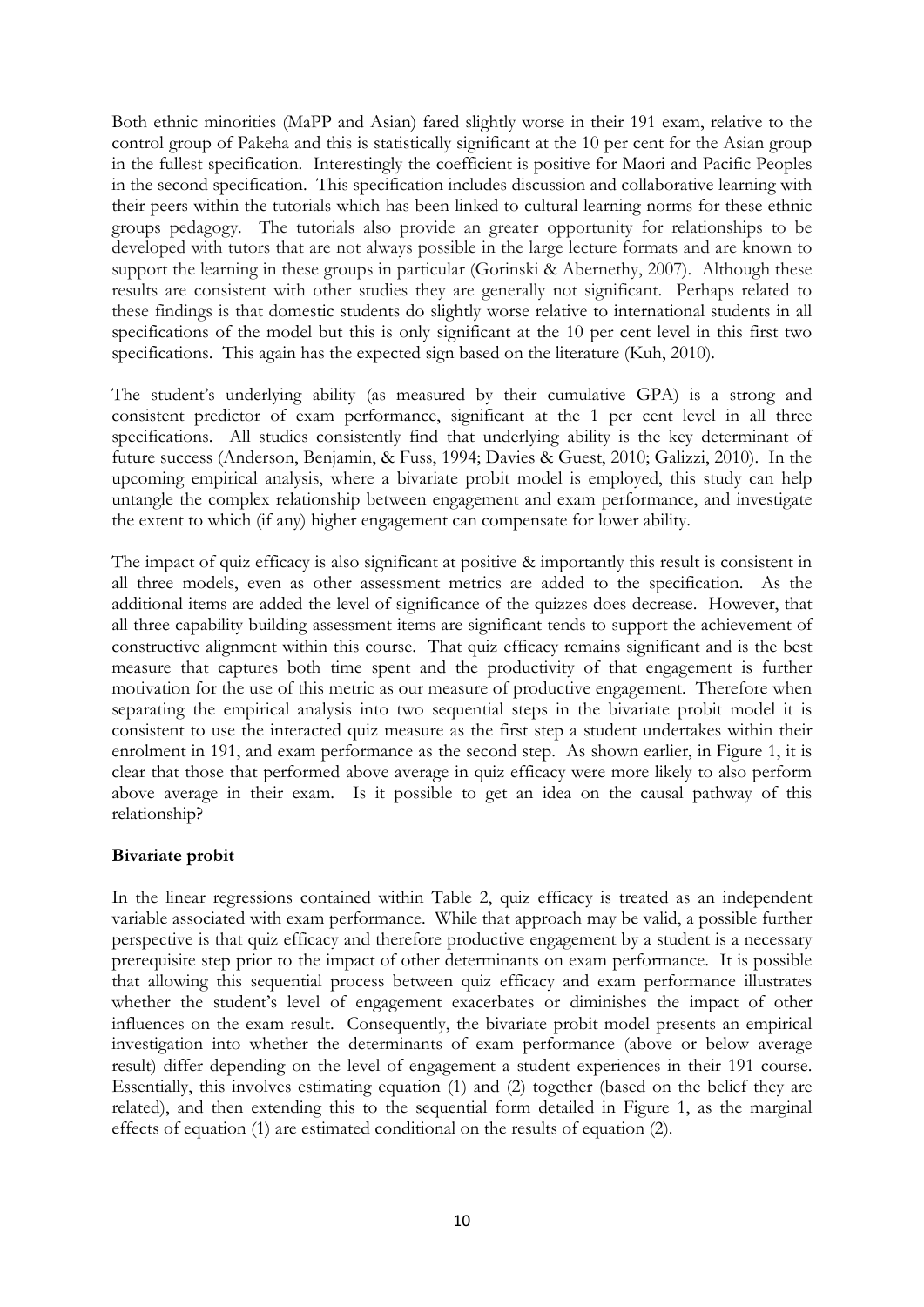Application of the bivariate probit model obtains results presented in Table 3. The first column corresponds to the determinants of above average quiz efficacy (equation (2)). These results are in line with expectations; males are less engaged relative to their female counterparts; Asians are more engaged relative to Pakeha [\(Kuh, 2010\)](#page-14-10); and underlying ability and the other assessment measure of tutorial mark have a positive relationship with quiz efficacy. The second column of Table 3 illustrates the determinants of exam performance, comparing routes C and E with D and F on the tree diagram in Figure 1. Apart from the influence of test mark, the only individual characteristic impacting exam performance is the student's underlying ability. Given that the test is of similar format to the exam and is an opportunity to practice that format of assessment this relationship is as expected [\(Hickson, 2010\)](#page-14-13). The biprobit identifies whether the regressions are related. This is given by the rho  $(= -0.052)$ , which is statistically significant (p=0.095).

### < Insert Table 3 here >

Table 4 presents the estimation of conditional marginal effects of the explanatory variables on exam performance once we've estimated the impact of the explanatory variables on quiz efficacy. This is essentially a comparison of routes C and D on the tree diagram in Figure 1, with routes E and F, i.e. the determinants of exam performance with above and then below average quiz efficacy. There are two key findings in this table. Firstly, the determinants of exam performance are relatively stable, irrespective of whether or not the student experiences above or below average engagement via their online quizzes.

### < Insert Table 4 here >

Secondly, is the empirical investigation of whether the determinants of above (below) average exam performance are measurably and statistically different, depending on whether the student undertakes above or below average quiz efficacy. Leaving aside our assessment indicator of test mark<sup>[7](#page-10-0)</sup>, it appears that only underlying individual ability, as observed via their cumulative GPA, mark is their underlying ability ([Duff, 2004](#page-13-12); [Fizel & Johnson, 1986;](#page-13-16) Shanahan, Foster, & Meyer, remains as a determinant of exam performance once we have conditioned our results on the variables that influence engagement. This means that, based on this cohort of students, when two students have the same level of engagement the only thing that will influence their exam [2008\)](#page-14-14).

# *Conclusion*

<u>.</u>

This paper has attempted to analyse the effectiveness of a constructively aligned course structure that uses assessment explicitly as a learning tool for students. The course was designed to encourage greater student engagement and connection with the course material. The data available allowed us to control for numerous individual characteristics in an attempt to separate out the impact of the student's level of engagement in course as measured by the component assessment items. It was found that all assessment items positively contributed to final exam mark.

The OLS regression analysis indicated that our results were consistent with the literature on the demographic impacts on performance. Our results had the right direction of impact but were often not significant. For example, age and ethnicity were generally not significant in this study. Given that we had data to include engagement measures in the regression it is expected that

<span id="page-10-0"></span><sup>7</sup> Note – the expected learning outcomes of the test and exam are very similar.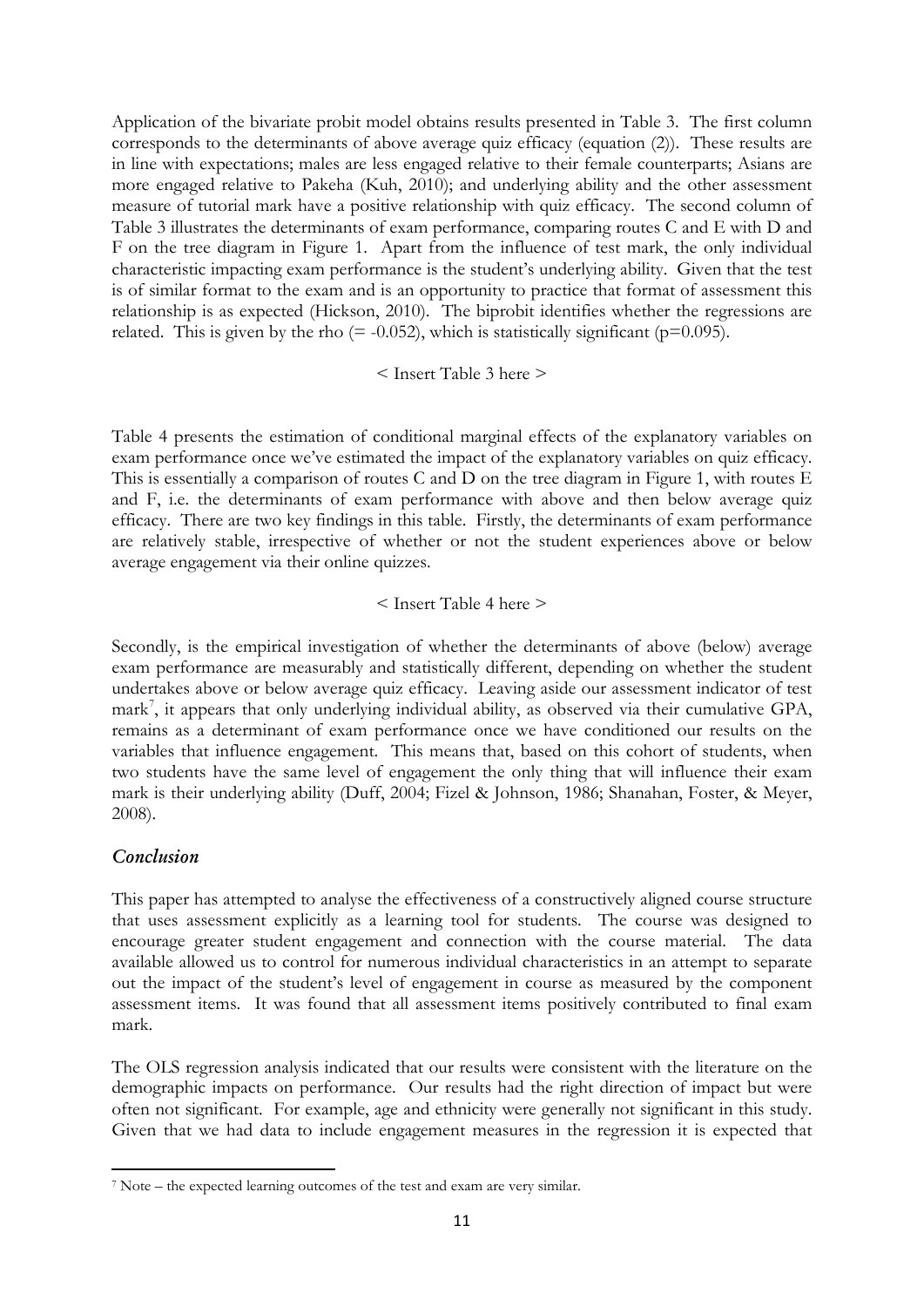these demographic features impacted indirectly through the level of engagement by the students as so was captured in those variables rather than the more direct influence found in other studies that did not have engagement measures available. What was important in terms of this course design was that all of the assessment components were important in determining final exam mark. The course was designed to explicitly build the content knowledge, skills and capabilities required to apply economic theory to real world problems as tested in the exam. These results support this hypothesis.

This use of bivariate probit modelling to examine the relationship between quiz efficacy (as an indicator of a student's level of productive engagement) and exam performance was a novel extension to this type of analysis. The results indicated that irrespective of whether the student has above or below average engagement in their 191 course, the marginal effects of all other observed individual characteristics are similar in terms of their impact on final exam mark. In particular, apart from the influence of their test mark (extremely similar to their exam), only the student's underlying ability stood out as having a significant impact on exam performance, once we had conditioned our results on the engagement variables.

The analysis undertaken in this paper goes some way to understanding the effectiveness of a constructively aligned course in meeting the learning objectives. However, it would be expected that collecting better measures of student engagement, particularly the efficacy of that engagement would further enhance these understandings. The importance of underlying ability in all of these results is based on using a cumulative GPA as the measure of ability. This raises the issue of whether alternative measures of ability may be as effective or more effective. As future cohorts complete this course it may be possible to combine their data with this cohort in order to use their entry level ranking as the proxy for underlying ability instead. It was not possible in this paper because not enough students had this data<sup>[8](#page-11-0)</sup>. This could also provide information as to how good New Zealand school grades are at predicting success in a student's first year at university.

Not included in this analysis are student responses on the usefulness of this approach and of the separate components to their learning. Unfortunately it was never considered to have questions specific on the new assessment format inserted into the formal university course evaluations. However, the weekly quizzes were frequently referred to in the open-ended questions. There were two such questions on the evaluation form used. The first was 'What was most helpful to your learning?' In response to this question approximately 60% of the open-ended positive responses were on the quizzes, 30% on the tutorials and 10% miscellaneous other. The second question was 'What improvements would you like to see?' The same topics generally appeared in these responses as in the positive comments but weighted differently: 10% of the open-ended responses included ways to improve the quizzes, approximately 30% on the tutorials, 30% were about having access to old exam papers and 30% miscellaneous other topics including course content volume and pace, mark weightings, lecturers etc. Further commentary on these responses can be found in Hedges [\(Hedges, 2012\)](#page-13-17).

Most of the improvement quiz problems were more about the organisation and management of the online platform. There were a number of issues with this early in the semester that were largely corrected later and will not be issues in future iterations of this course. The tutorial comments, both positive and negative were primarily related to specific tutors. It is expected,

<span id="page-11-0"></span><sup>&</sup>lt;sup>8</sup> In the New Zealand system there are five different university entry qualifications that can be used. Only two of these generate an entry ranking. Two others are historical entry qualifications that are not directly transferrable to the current standards. Further details on these can be found in the University of Auckland Calendar [\(The University](#page-14-15)  [of Auckland, 2011\)](#page-14-15).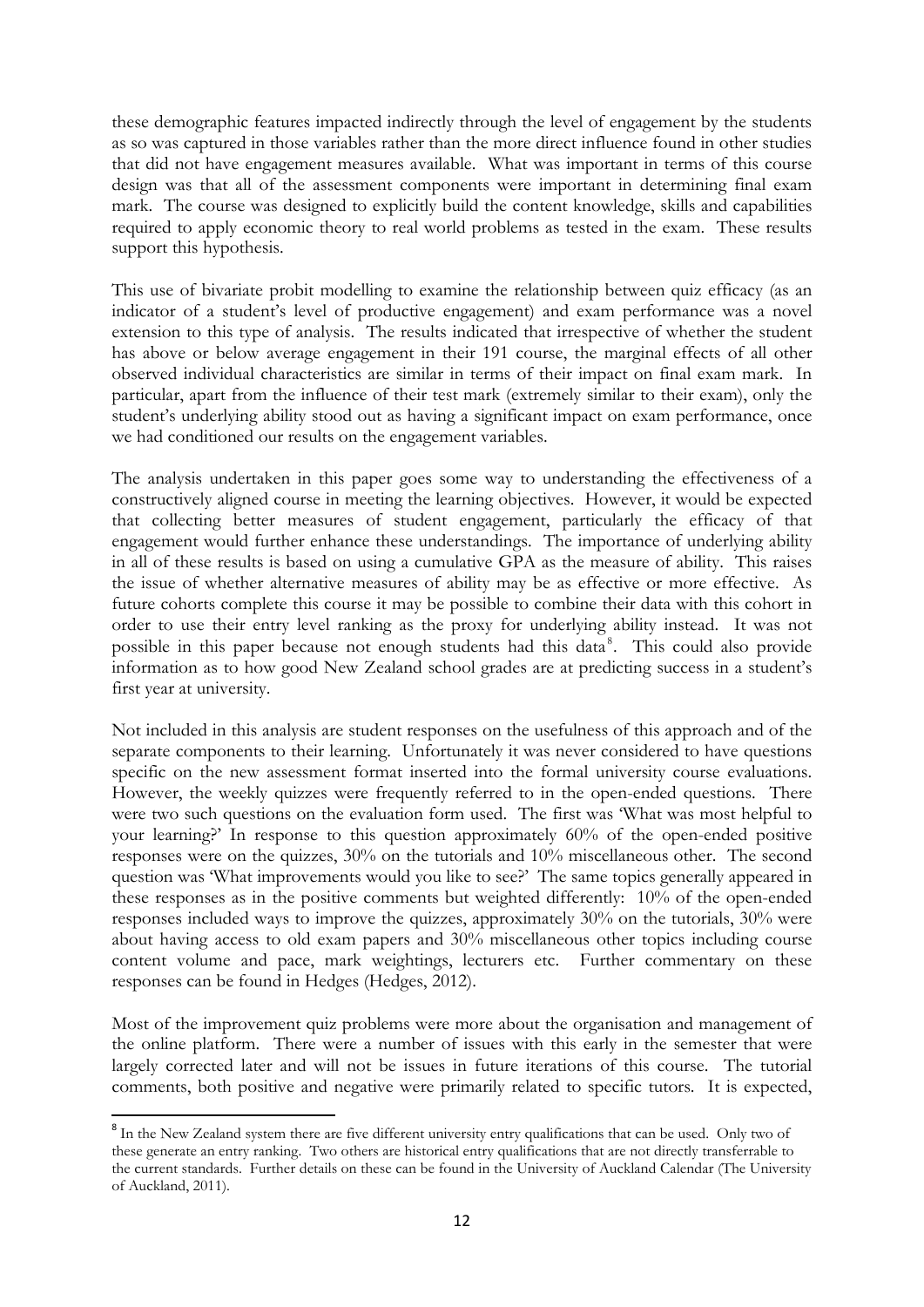and in fact desirable, that there will always be some variation between the tutors but over time it is hoped the degree and learning impact aspects of this variation can be minimised with better tutor training. The comments regarding access to old exam papers was an acknowledged by the staff, however because this was the first time the course had been offered in this form this was simply not possible. This had been explained to the students along with specific direction that their tutorial and test questions would provide the most useful guides for their exam preparation. They already had access to these and the marking guidelines that had been used. Clearly this issue will be solved with time.

Overall the course structure appears to have achieved it aims. Like any first iteration of a new course there is room for improvement in content, delivery and measurement but sufficient support was found for the overall structure and the quizzes in particular that this should be retained and opportunities for further analyses of these course design and assessment innovations.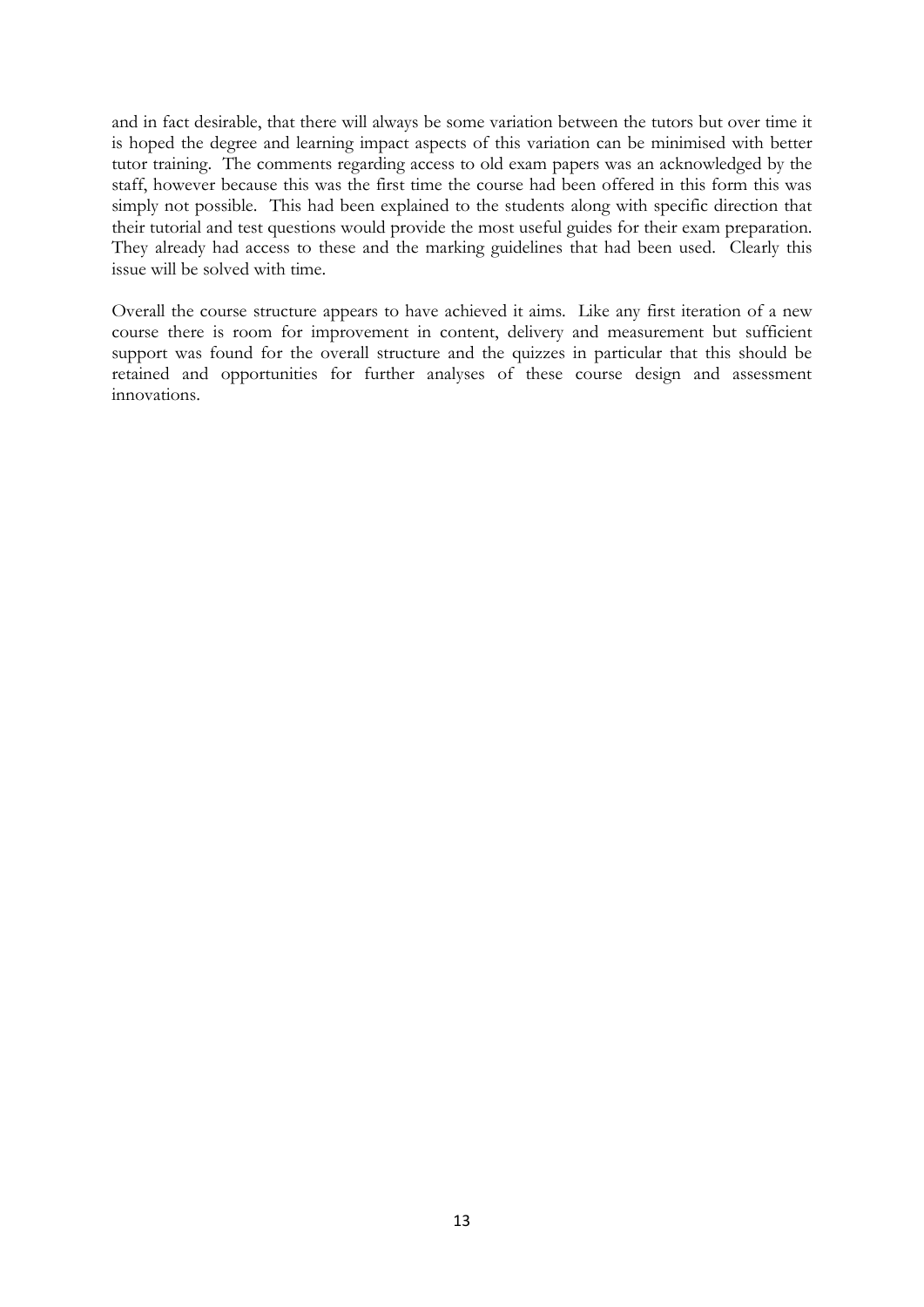### **References**

- <span id="page-13-14"></span>Anderson, G., Benjamin, D., & Fuss, M. A. (1994). The Determinants of Success in University Introductory Economics Courses. *Journal of Economic Education, 25*(2), 99-119.
- <span id="page-13-11"></span>Ashford, J. R., & Sowden, R. R. (1970). Multivariate probit analysis. *Biometrics, 26*(3), 535-546.
- <span id="page-13-7"></span>Axelson, R. D., & Flick, A. (2010). Defining Student Engagement. *Change: Magazine of Higher Learning, 43*(1), 38-43.
- <span id="page-13-2"></span>Biggs, J. (1999 ). Teaching for Quality Learning at University. Buckingham: Society for Research into Higher Education/Open University Press.
- <span id="page-13-0"></span>Biggs, J. (2003). Aligning Teaching and Assessment to Curriculum Objectives (Imaginative Curriculum Project, Trans.). York: Learning and Teaching Support Network (Now Higher Academy).
- <span id="page-13-6"></span>Bomia, L., Beluzo, L., Demeester, D., Elander, K., Johnson, M., & Sheldon, B. (1997). The impact of teaching strategies on intrinsic motivation. *ERIC Clearinghouse on Elementary and Early Childhood Education*, 294. Retrieved from <http://www.eric.ed.gov/PDFS/ED418925.pdf>
- <span id="page-13-10"></span>Buckles, S., & Siegfried, J. J. (2006). Using Multiple-Choice Questions to Evaluate In-Depth Learning in Economics. *Journal of Economic Education, 37*(1), 48-57.
- <span id="page-13-9"></span>Cameron, M. (2010). *'Economics with Training Wheels': Using Weblogs in Teaching and Assessing Introductory Economics*. Paper presented at the XVth Australasian Teaching Economics Conference Hamilton, NZ.
- <span id="page-13-3"></span>Davies, P. (2003). Threshold Concepts: how can we recognise them? In J. H. F. Meyer & R. Land (Eds.), *Overcoming barriers to Student Understanding: Threshold concepts and troublesome knowledge* (pp. 70-84). London: Routledge.
- <span id="page-13-15"></span>Davies, P., & Guest, R. (2010). What effect do we really have on students' understanding and attitudes? How do we know? [Editorial]. *International Review of Economics Education, 9*(1).
- <span id="page-13-4"></span>Davies, P., & Mangan, J. (2005). *Recognising Threshold Concepts: an exploration of different approaches*. Paper presented at the European Association in Learning and Instruction Conference, Nicosia, Cyprus.
- <span id="page-13-5"></span>Davies, P., & Mangan, J. (2008). Embedding Threshold Concepts: from theory to pedagogical principles to learning activities. In R. Land, J. H. F. Meyer & J. Smith (Eds.), *Threshold Concepts within the Discipline* (pp. 37-50). Rotterdam: Sense Publishers.
- <span id="page-13-12"></span>Duff, A. (2004). Understanding academic performance and progression of first-year accounting and business economics undergraduates: the role of approaches to learning and prior academic achievement. *Accounting Education, 13*(4), 409-430. doi: 10.1080/0963928042000306800
- <span id="page-13-16"></span>Fizel, J. L., & Johnson, J. D. (1986). The Effect of Macro/Micro Course Sequencing on Learning and Attitudes in Principles of Economics. *Journal of Economics Education, 17*(2), 12.
- <span id="page-13-8"></span>Galizzi, M. (2010). An assessment of the impact of online quizzes and textbook resources on students' learning. *International Review of Economics Education, 9*(1), 31-43.
- <span id="page-13-1"></span>Gibbs, G. (1999). Using Asessment Strategically to Change the Way Students Learn. In S. Brown & A. Glasner (Eds.), *Assessment Matters in Higher Education* (pp. 41-53). Oxford, UK: SRHE/Oxford UP.
- <span id="page-13-13"></span>Gorinski, R., & Abernethy, G. (2007). Maori Student Retention and Success: Curriculum, Pedagogy and Relationships
- Handbook of Teacher Education. In T. Townsend & R. Bates (Eds.), (pp. 229-240): Springer Netherlands.
- <span id="page-13-17"></span>Hedges, M. R. (2012). *Constructive ALignment: Linking to Business Beyond the Classroom*. Paper presented at the 17th Australasian Teaching Economics Conference, Gold Coast, Queensland, Australia.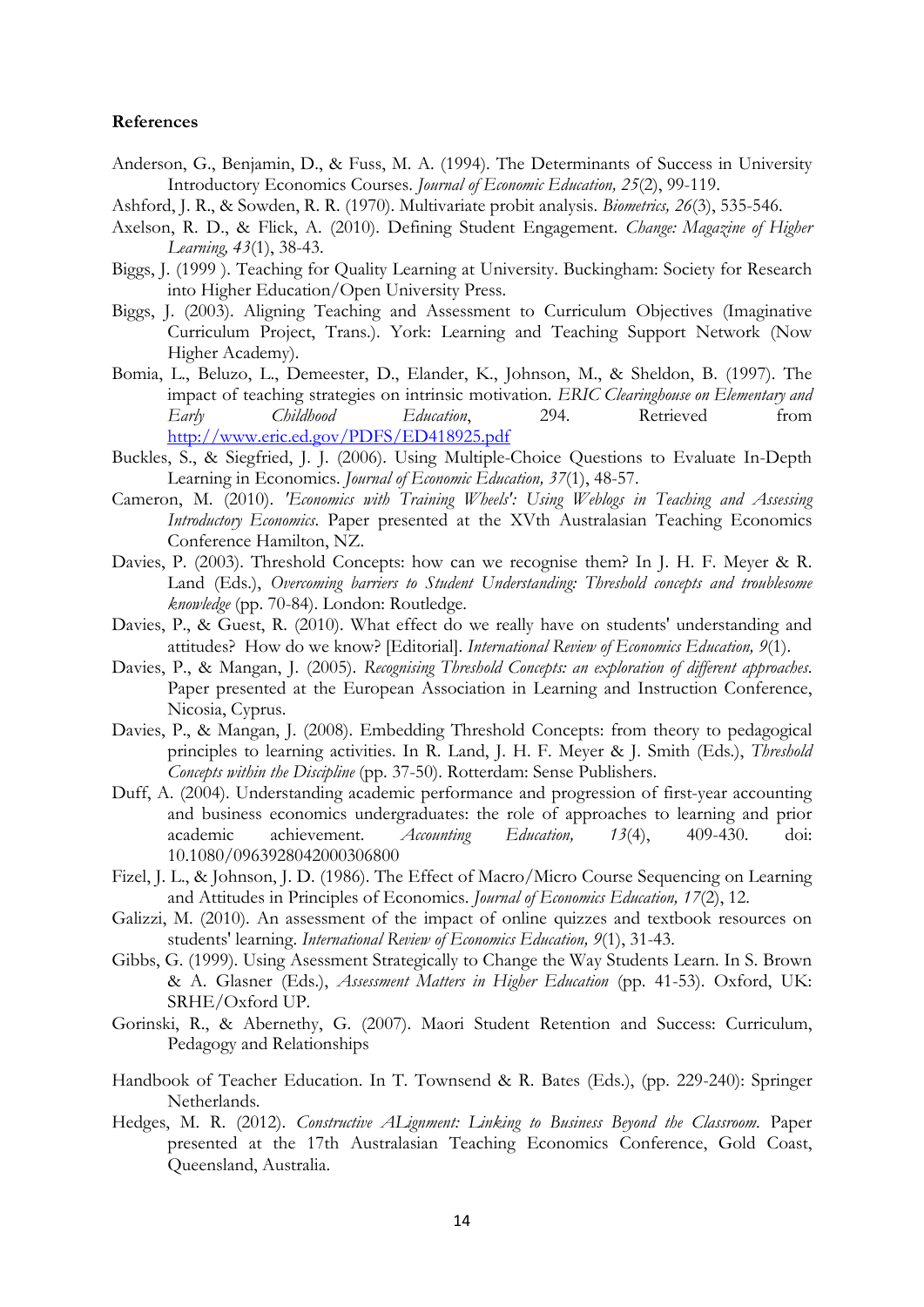- <span id="page-14-13"></span>Hickson, S. (2010, 30 June-2 July). *The Impact of Question Format in Principles of Economics Classes: Evidence from New Zealand.* Paper presented at the 52nd Annual Conference, New Zealand Association of Economists, Auckland, NZ.
- <span id="page-14-10"></span>Kuh, G. D. (2010). What We're Learning About Studnet Engagement From NSSE: Benchmarks for Effective Educaitonal Practices. *Change: Magazine of Higher Learning, 35*(2), 24-32.
- <span id="page-14-3"></span>Land, R., Cousin, G., Meyer, J. H. F., & Davies, P. (2005). Threshold concepts and troublesome knowledge: implications for course design and evaluation. In C. Rust (Ed.), *Improving Student Learning Diversity and Inclusivity*. Oxford: Oxford Centre for Staff Learning and Development.
- <span id="page-14-4"></span>Land, R., & Meyer, J. H. F. (Eds.). (2006). *Overcoming Barriers to Student Understanding*. London: Routledge.
- <span id="page-14-7"></span>Meyer, J. H. F., & Land, R. (2003). Threshold Concepts and Troublesome Knowledge (1): linkages to ways of thinking and practising witihin disciplines *Improving Student Learning - Ten Years On* (pp. 745-424). Oxford: Oxford Centre for Staff and Learning Development (OCSLD).
- <span id="page-14-5"></span>Meyer, J. H. F., & Land, R. (2005). Threshold Concepts and Troublesome Knowledge (2): Epistemological Considerations and a Conceptual Framework for Teaching and Learning. *Higher Education, 49*(3), 16.
- <span id="page-14-8"></span>Newmann, F. (1992). Student Engagement and Achievement in American Secondary Schools. *Teachers College Press*.
- <span id="page-14-11"></span>Park, K. H., & Kerr, P. M. (1990). Determinants of Academic Performance: A Multinomial Approach. *Journal of Economic Education, 21*(2), 101-111.
- <span id="page-14-1"></span>Rowntree, D. (1987). *Assessing Students: How shall we know them?* London: Kogan Page.
- <span id="page-14-9"></span>Schlechty, P. (1994). Increasing Student Engagement. *Missouri Leadership Academy*, 5.
- <span id="page-14-14"></span>Shanahan, M., Foster, G., & Meyer, J. H. F. (2008). Associations among prior acquisition of threshold concepts, learning dimesnions and examination performance in first-year economics. In R. Land, J. H. F. Meyer & J. Smith (Eds.), *Threshold Concepts within the Disciplines* (pp. 155-172). Rotterdam: Sense Publishers.
- <span id="page-14-6"></span>Staffordshire University. (2008). Embedding Threshold Concepts, from <http://www.staffs.ac.uk/schools/business/iepr/etc/index.htm>
- <span id="page-14-2"></span>Taylor, R. (2002). Designing Undergraduate Degree Programmes *Handbook for Economics Lecturers*. Bristol: Economics Network.
- <span id="page-14-15"></span>The University of Auckland. (2011). *The Univesrity of Auckland 2011 Calendar*. Auckland: The University of Auckland.
- <span id="page-14-0"></span>University of Auckland Business School (2009). [Undergraduate Curriculum Review 2009].
- <span id="page-14-12"></span>Zellner, A., & Lee, T. H. (1965). Joint estimation of relationships involving discrete random variables. *Econometrica, 33*(2), 382-394.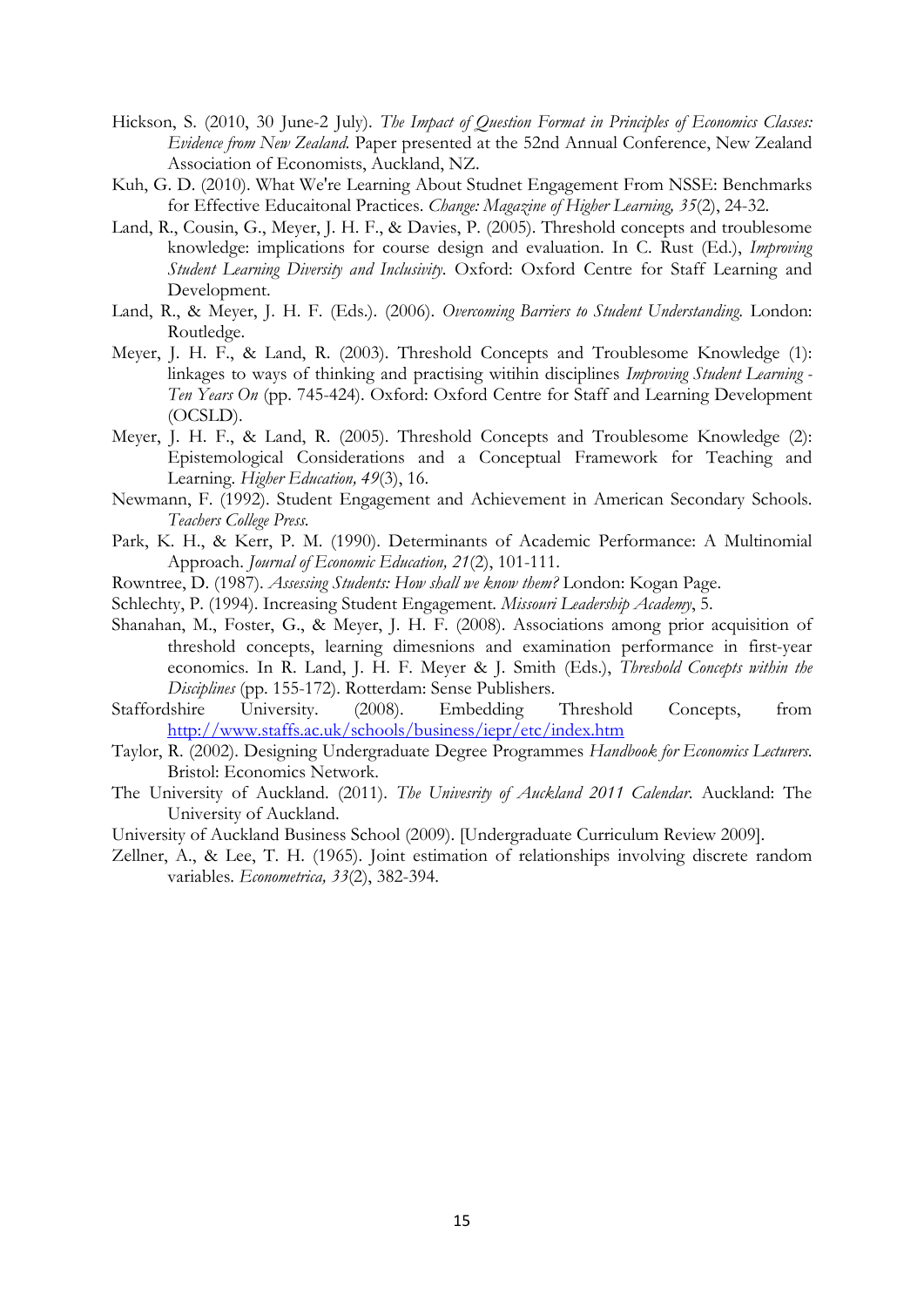| <b>Table 1: Descriptive Statistics</b> |  |
|----------------------------------------|--|
|----------------------------------------|--|

| Variables                                                                                                         | Description                                                                                                             | Mean (Stddev)    |  |  |
|-------------------------------------------------------------------------------------------------------------------|-------------------------------------------------------------------------------------------------------------------------|------------------|--|--|
| Final exam mark                                                                                                   | Bounded variable: $0 - 50$<br>(Final Exam accounted for 50% of assessment for the paper)                                | 30.553(9.005)    |  |  |
| Male                                                                                                              | Dummy variable: $1 = Male$ ; 0 otherwise                                                                                | 0.557(0.497)     |  |  |
| Age                                                                                                               | Age in years at the start of the semester                                                                               | 19.466 (3.479)   |  |  |
| MaPP                                                                                                              | Dummy variable: $1 =$ Maori or Pacific Peoples; 0 otherwise                                                             | 0.101(0.301)     |  |  |
| Asian                                                                                                             | Dummy variable: $1 =$ Asian; 0 otherwise                                                                                | 0.559(0.497)     |  |  |
| Ethnicities other than Maori, Pacific Peoples and Asian serve as the control group (this is predominantly Pakeha) |                                                                                                                         |                  |  |  |
| Domestic                                                                                                          | Dummy variable: $1 = NZ$ citizen or Permanent resident in NZ; 0 otherwise                                               | 0.786(0.411)     |  |  |
| <b>B</b> bim                                                                                                      | Dummy variable: 1 = Enrolled in Bachelor of Business Information Management degree; 0 otherwise                         | 0.153(0.360)     |  |  |
| Other degree                                                                                                      | Dummy variable: 1 = Enrolled in other degree; 0 otherwise (these are predominantly Bachelors of Arts or<br>Property)    | 0.218(0.413)     |  |  |
|                                                                                                                   | Enrolment in a Bachelor of Commerce (BCom) degree serves as the control group                                           |                  |  |  |
| Ability                                                                                                           | Continuous variable of student's cumulative GPA: $0 - 8.75$<br>(0 equates to a D average; 9 equates to an $A+$ average) | 3.575 (2.124)    |  |  |
| Papers taken                                                                                                      | Number of papers enrolled in semester: Continuous variable $(2 - 5)$                                                    | 4.013(0.303)     |  |  |
| Quiz mark                                                                                                         | Bounded variable: $0 - 10$<br>(Quizzes accounted for 10% of assessment for the paper)                                   | 7.731 (2.139)    |  |  |
| <b>Total Time Spent on</b><br>Quizzes                                                                             | Number of hours spent on quiz attempts over the entire semester                                                         | 11.868 (9.177)   |  |  |
| Quiz efficacy                                                                                                     | Quiz mark interacted with Total Time Spent on Quizzes                                                                   | 101.383 (91.150) |  |  |
| Tutorial mark                                                                                                     | Bounded variable: $0 - 10$<br>(Tutorials accounted for 10% of assessment for the paper)                                 | 8.109 (2.542)    |  |  |
| Test mark                                                                                                         | Bounded variable: $0 - 30$<br>(The test accounted for 30% of assessment for the paper)                                  | 18.764 (4.941)   |  |  |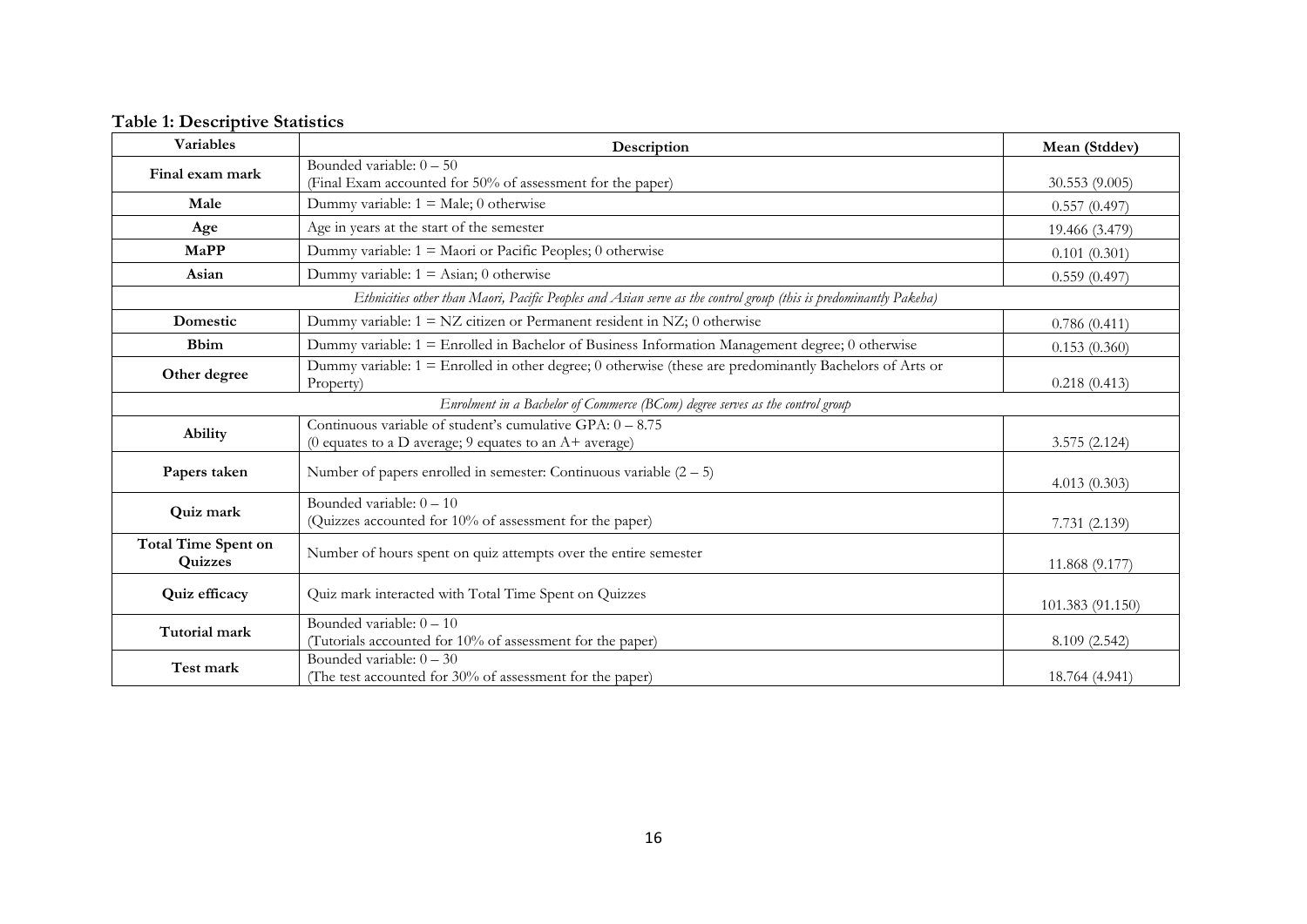

# **Figure 1: Tree diagram (Productive engagement based on quiz efficacy variable)**

| ᇰ<br>Variables | (1)            | (2)                      | (3)        |
|----------------|----------------|--------------------------|------------|
| Constant       | 19.475***      | 17.920***                | $8.387*$   |
|                | (5.634)        | (5.917)                  | (5.142)    |
| Male           | $1.042**$      | $1.066**$                | 0.739      |
|                | (0.499)        | (0.497)                  | (0.496)    |
| Age            | $-0.137$       | $-0.137$                 | $-0.078$   |
|                | (0.153)        | (0.154)                  | (0.135)    |
| MaPP           | $-0.033$       | 0.344                    | $-0.182$   |
|                | (1.005)        | (0.984)                  | (0.966)    |
| Asian          | $-0.319$       | $-0.343$                 | $-0.997*$  |
|                | (0.555)        | (0.560)                  | (0.558)    |
| Domestic       | $-1.261*$      | $-1.269*$                | $-0.463$   |
|                | (0.682)        | (0.679)                  | (0.631)    |
| <b>Bbim</b>    | $-0.187$       | $-0.093$                 | 0.018      |
|                | (0.768)        | (0.761)                  | (0.708)    |
| Other degree   | 0.135          | 0.201                    | 0.465      |
|                | (0.585)        | (0.579)                  | (0.569)    |
| Ability        | $3.181***$     | $3.051***$               | $2.137***$ |
|                | (0.135)        | (0.135)                  | (0.215)    |
| Papers taken   | 0.571          | 0.533                    | 0.971      |
|                | (0.873)        | (0.888)                  | (0.816)    |
| Quiz efficacy  | $0.007***$     | $0.005**$                | $0.005*$   |
|                | (0.002)        | (0.002)                  | (0.002)    |
| Tutorial mark  |                | 0.274                    | $0.290*$   |
|                |                | (0.174)                  | (0.163)    |
| Test mark      | $\blacksquare$ | $\overline{\phantom{a}}$ | $0.517***$ |
|                |                |                          | (0.086)    |
| R squared      | $0.586***$     | $0.623***$               | $0.625***$ |

**Table 2 – Linear regressions**

Notes: Robust standard errors shown in parenthesis. \*\*\*, \*\* and \* represent statistical confidence at the 1%, 5% and 10% levels. Reference groups = Female, Pakeha, International students, and BCom degree.  $N = 555$ .